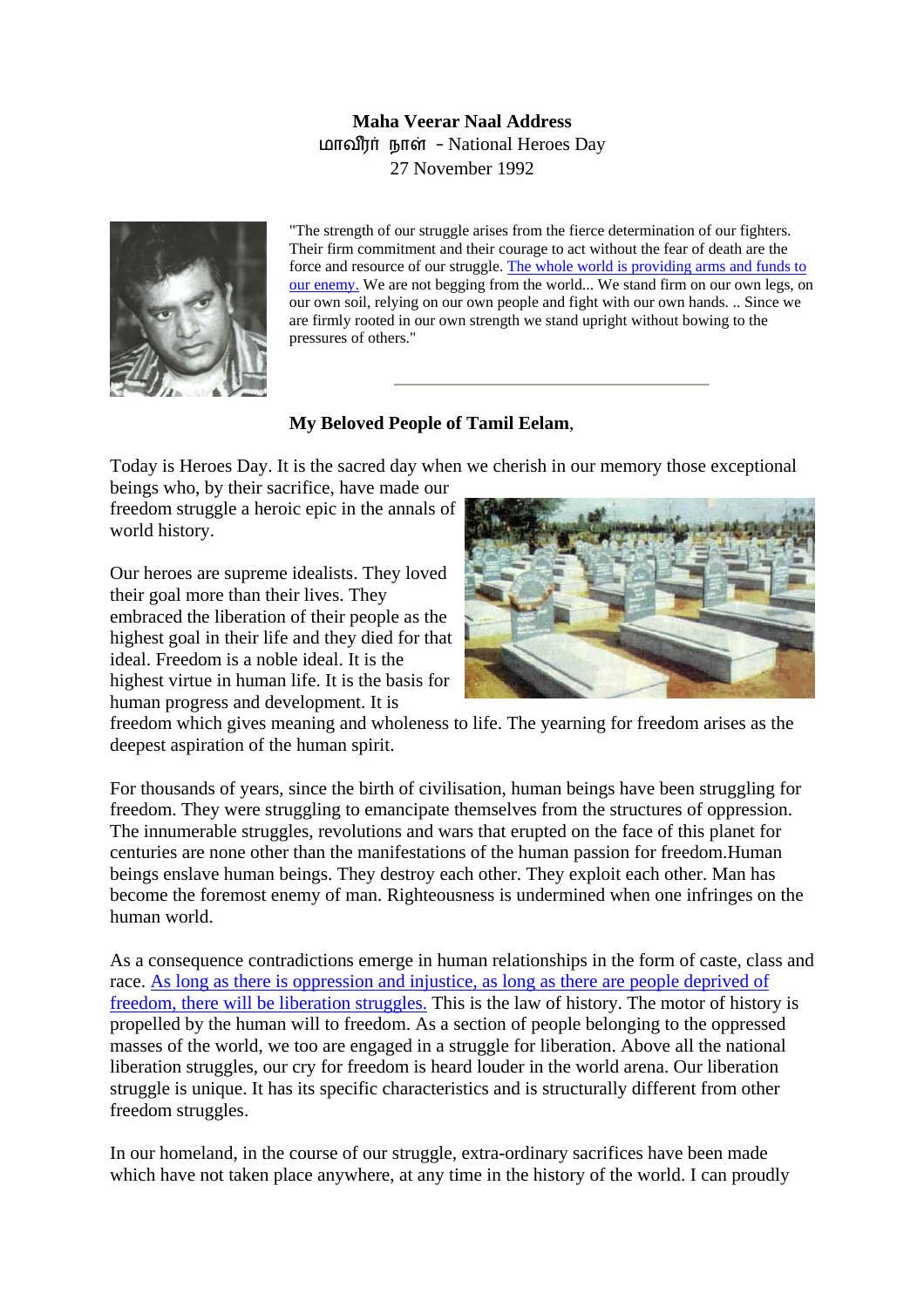say that none can equal our martyrs in their dedication, deep commitment to the goal and tremendous courage that transcends the fear of death. Such magnificent qualities have enabled them to create an unparalleled legend of heroism. Our struggle evolved through these remarkable feats of self-sacrifice, has become a guide and a driving force to the oppressed people of the world.

**The strength of our struggle arises from the fierce determination of our fighters. Their firm commitment and their courage to act without the fear of death are the force and resource of our struggle. The whole world is providing arms and funds to our enemy. We are not begging from the world. We do not depend on anybody. We stand firm on our own legs, on our own soil, relying on our own people and fight with our own hands. This is the specificity of our individuality. Since we are firmly rooted in our own strength we stand upright without bowing to the pressures of others.**

Today, our liberation struggle is situated in a complex historical conjuncture faced with new challenges and new crises. Our enemy, having firmly closed down the doors of peace, has embarked on a course of escalating the war. The Government is not prepared to put forward any substantial proposals to resolve the Tamil national question.

This year the war has intensified on an unprecedented scale. We were able to work out new strategies and stepped up our military assaults to foil the offensive plans of the enemy. As a consequence, the enemy suffered heavy casualties more than ever before in the history of the war. We have impressed upon the enemy that this land of ours will not tolerate the incursions of an aggressor.

In spite of the fact that the enemy has suffered set-backs in the war front and faced serious economic crisis as a consequence of the war and in spite of the realisation that the LTTE cannot be defeated militarily, the Sri Lankan regime has not given up its militaristic approach. The Government is primarily concerned with modernising the armed forces, escalating the war of aggression and to seek a military solution.

**From the strategy of the Government we must be quite clear about one thing. That is, there has been no change in the hegemonic attitude of the Sinhala-Buddhist chauvinism to dominate and rule over the Tamil nation by armed might. As long as the Sinhala nation is buried in the mud of racist politics, we cannot expect a fair and reasonable solution from the Sinhalese ruling class. Our people should realise this bitter political reality.**

Our freedom struggle continues for more than forty years amidst tensions, turmoils and crises. Our struggle has taken different forms at different times, from non-violent Gandhian agitations to armed resistance movement. Yet our cry for justice and fair play has not touched the conscience of the Sinhala nation.

## **The profound suffering of our people, the tragedies they faced in the form of death and destruction, the tears of blood they shed from their anguish, have not touched the compassion of the Buddhist nation.**

Our enemy is heartless and committed to war and violence. His objective is to destroy our homeland. We cannot expect justice from the magnanimity of his heart. What can we do in these circumstances?